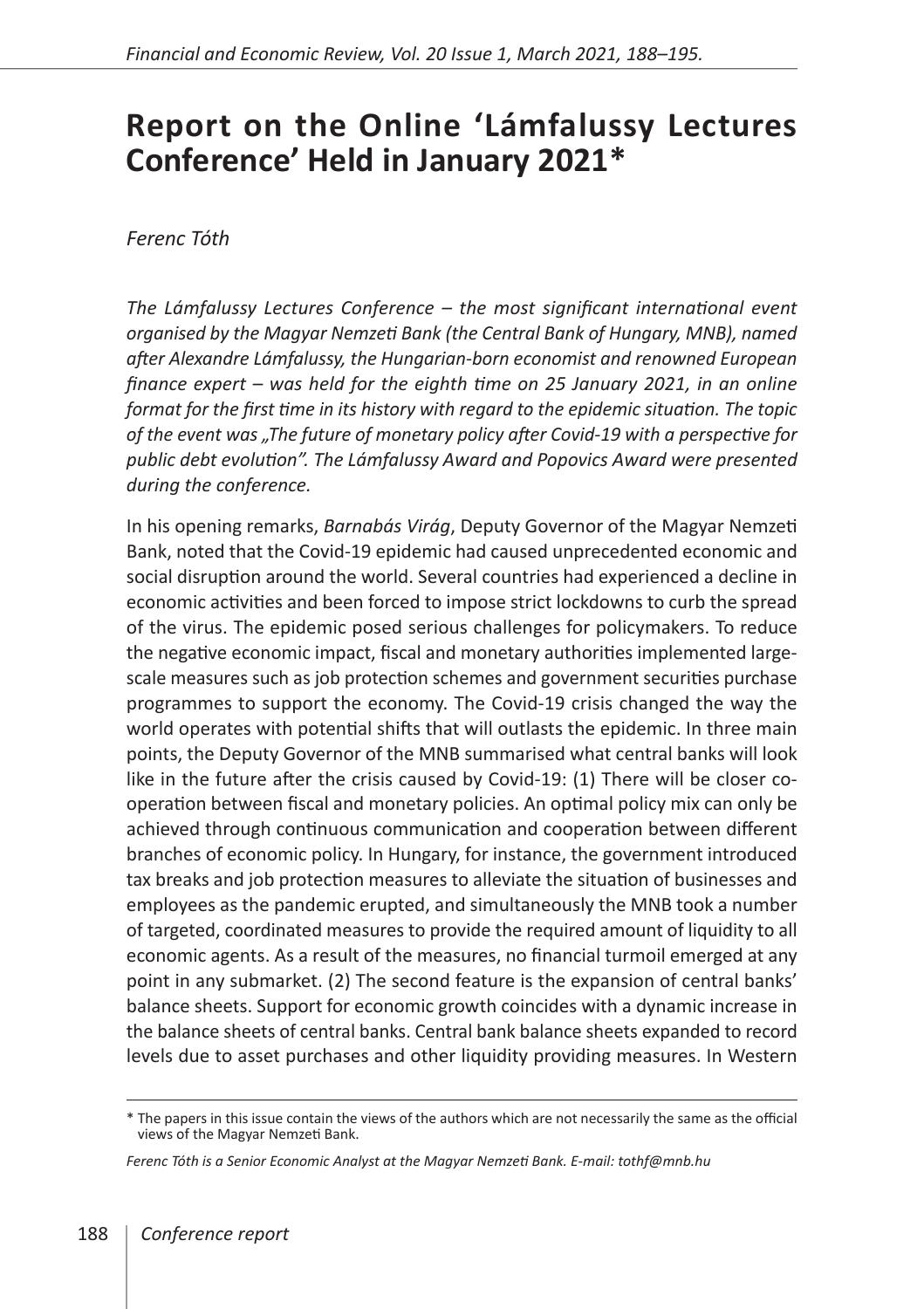Europe, this was rather necessary to secure stable financing of public budgets due to extraordinary measures taken by governments. By contrast, for Central and Eastern European central banks, this was more of an opportunity to support governments in crisis management. Between 2013 and 2019, the MNB maintained its monetary policy room for manoeuvre by keeping the size of its balance sheet low compared to many other central banks. This allowed the MNB to launch its government securities purchase programme in order to maintain a stable liquidity position in the government securities market and strengthen the effectiveness of monetary policy transmission. (3) The continued presence in the government securities market will mean a larger central bank balance sheet, which will be the new norm in the future. However, the objective of government securities purchase programmes is not to finance budget deficits, but rather to ensure the smooth functioning of the government bond market. This will improve monetary transmission, which in turn will contribute to the MNB's primary objective of price stability and keeping longterm interest rates relatively low. Central banks can also promote sustainability in two areas, by supporting green financing and digitalisation. In both cases, the MNB intends to play a pioneering role. He then indicated that there is a need for targeted money creation to address the most pressing challenges of the 21st century. This is more sustainable than general money creation and can ensure financial stability in a broader sense. Debt always remains debt, while deficits always become debt. The winners of the next decade will be those who draw the right conclusions and find creative, wise and courageous new solutions.

This was followed by the award ceremony of the Lámfalussy and Popovics Awards, as the Lámfalussy Gala, which traditionally preceded the conference, did not take place due to the pandemic situation. The Lámfalussy Award is bestowed on internationally outstanding professionals who exercise significant influence on monetary policy. This year, this prize was awarded to *Boris Vujčić*, Governor of the Croatian National Bank (CNB), who was a member of the Steering Committee of the European Systemic Risk Board, a member of the Financial Advisory Committee of the Federal Reserve Bank of Atlanta, a member of the Board of the Global Development Network and has been Chairman of the Steering Committee of the Second Vienna Initiative since October 2016. Mr Vujčić has played a key role in Croatia's accession to the European Union, in the reform of Croatia's monetary policy instruments and in keeping the kuna (the Croatian currency) stable, which has helped to bring the country to the brink of adopting the euro. The Popovics Award, named after the first Governor of the MNB, rewards outstanding professional work in the field of economics and finance. This year, *Gergely Fábián*, Executive Director of the MNB's Financial System Analysis and Statistics and CEO of the Budapest Institute of Banking, received the Popovics Award.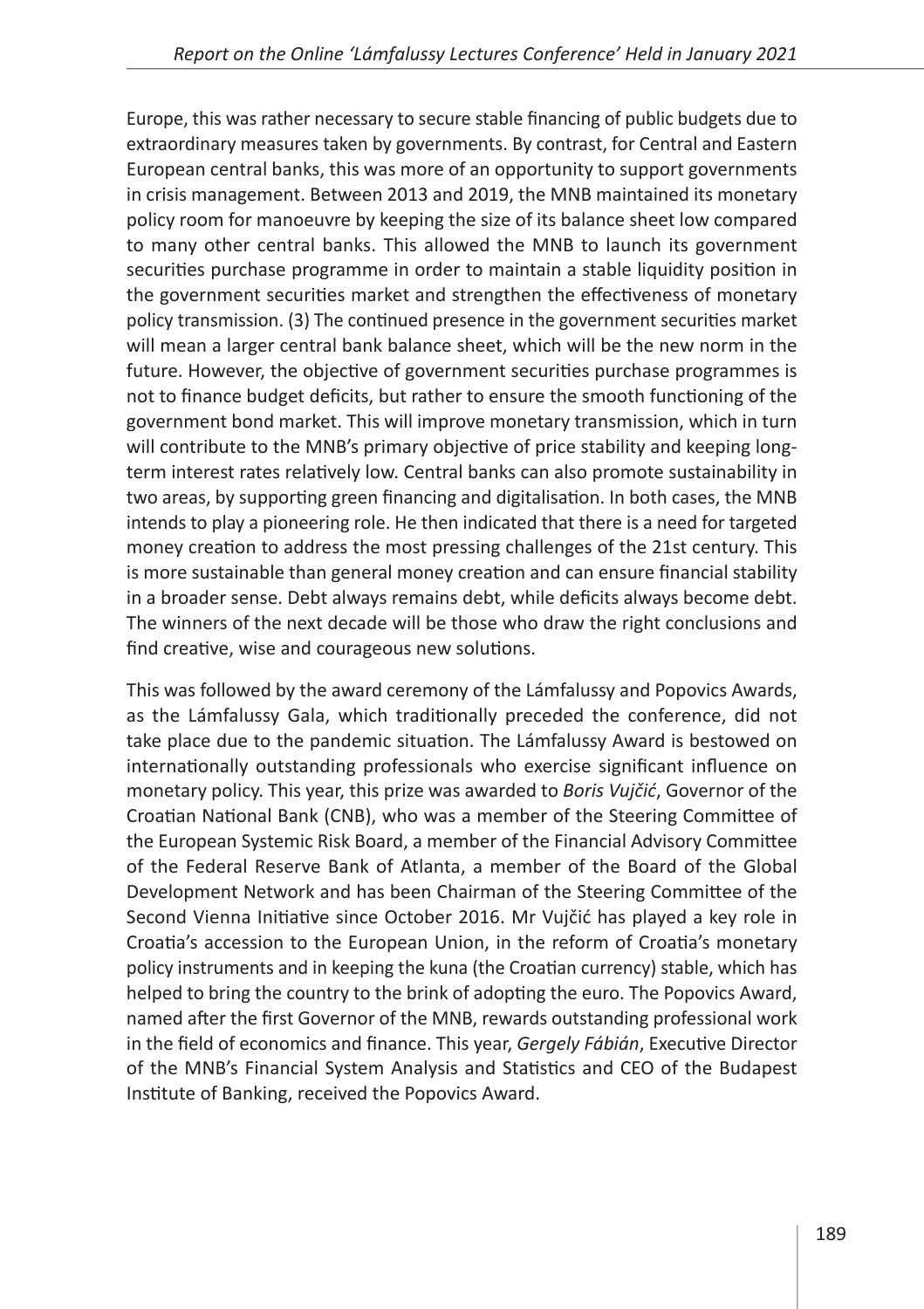The topic of *Boris Vujčić's* award recipient speech was non-traditional monetary policy in emerging countries. He explained that central banks were expected to respond to almost all problems these days: achieving inflation targets and addressing the lack of economic growth or credit, even inequality and environmental protection issues, or now, for example, in Croatia, dealing with the consequences of the earthquake. Looking back at interest rate developments in recent years, few would have thought that a negative interest rate environment would be more than a temporary phenomenon in economies. Today, however, extremely low interest rates seem to remain a constant feature of the economy. Recent research suggests that the downward trend in interest rates spans a much longer period, at least seven centuries. Falling interest rates seem to predate even the establishment of the first central banks. Over time, the frequency at which negative real rates appeared has increased, and that happened regardless of the dominant monetary regime such as fiat money issued by a central bank, or some form of species monetary standard such as gold or silver. It is an interesting twist of fate that it is the reduction of investments, as population growth slowed and the nature of technology changed, that is pushing interest rates down, rather than an increase in savings. Savings rates have remained robust due to the rising "rich savings glut", rather than due to any increase in general living standards. In addition, a growing portion of the world's surplus savings are generated by Far Eastern economies, with capital flowing towards richer economies. Furthermore, the impact of low interest rates on inequality is far from straightforward. Various channels work in different ways and many blame them for the increase in inequality, especially the inequality in wealth. Low interest rates interact with the economy in a complex way, with some evidence of its negative impacts on productivity growth, commonly known as the "zombification of the economy". Due to the problem of the lower bound on policy rates, in the major advanced economies, central banks pursued asset purchase policies in the context of quantitative easing and forward-looking guidance. Until recently, such policies were definitely limited to a small number of large central banks that issue reserve currencies. However, since the Covid-19 crisis, some 20 emerging market central banks have launched asset purchase programmes. Such policies have reduced bond yields and improved financing conditions for the domestic economy. In emerging economies, the main objectives of asset purchase programmes are much more related to stabilising markets and less to pushing up inflation. Last year, the Croatian National Bank conducted one of the largest asset purchases among the emerging economies, accounting for about 5.5 per cent of GDP. Although the CNB did not opt for the purchase of domestic securities, but rather for the accumulation of international reserves, the bank's liquidity channel operated in the same way. The foreign exchange swap agreement with the European Central Bank (ECB) and subsequent accession to ERM-II have also contributed to the stabilisation of markets and the success of the asset purchases. Asset purchases used so far in emerging economies do not appear to generate major risks to the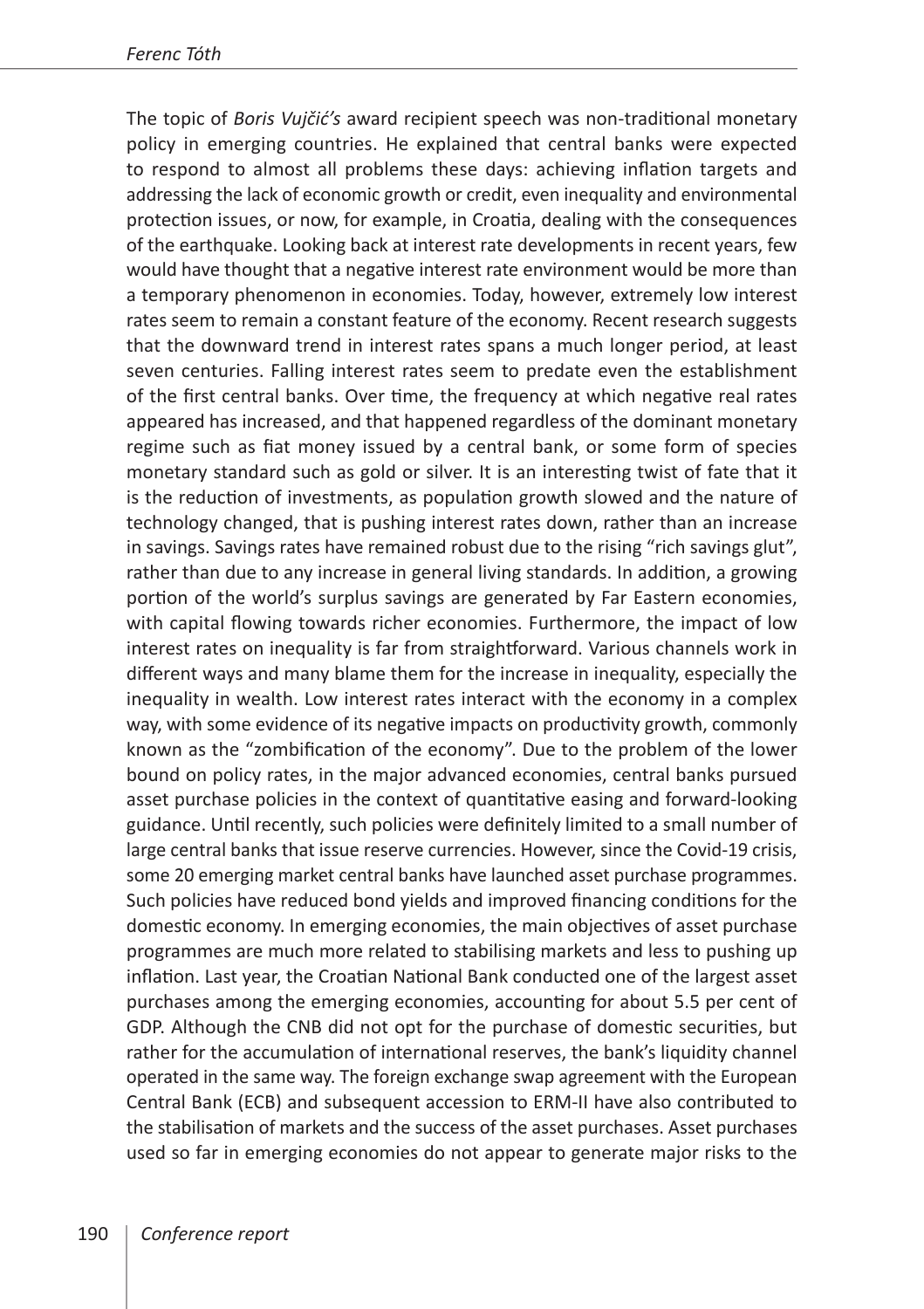domestic economy. At the same time, the unconventional policies of major central banks, which drive capital flows and credit cycles at the global level, are likely to continue to be an immediate source of risk to the financial stability of emerging economies.

Subsequently, *Yi Gang*, Governor of the People's Bank of China (PBOC), gave a keynote speech. The Covid-19 pandemic left its mark on the last year. The PBOC took a number of measures to give a strong impetus to the economic recovery, with the objective of stabilising employment. In China, most workers are employed in the private sector, especially at SMEs. Therefore, the PBOC has – via its credit policy – encouraged commercial banks to increase their funding to micro and small enterprises. Two loan instruments were introduced to support micro and small enterprises, with deferred loan repayments and preferential borrowing facilities without collateral. By the end of last year, banks had provided about USD 1,000 billion in deferred capital and interest rebates, and micro and small businesses had received soft loans worth about USD 500 billion. This provided support for more than 31 million businesses entities. Lending decisions are made by commercial banks, as they are responsible for the credit risk, but the PBOC provides some incentive tools. Banks that provide loans for at least six months are eligible for a lump sum subsidy equal to 1 per cent of the principal, and the PBOC provides refinancing up to 40 per cent at zero interest rate for those lending without collateral. The base rate was reduced by 50 basis points last year, while the 10 year government bond yield is about 3.1 per cent, the overnight repo rate is less than 2 per cent and the consumer price index is currently about 2.5 per cent. The RMB exchange rate is at USD/RMB 6.5, having appreciated by around 7 per cent versus USD last year. Monetary policy will continue to adjust to new economic developments in a timely manner, but will strike a balance between stabilising economic growth and preventing risks. The PBOC will keep the growth rate of money supply in line with the nominal GDP growth rate. The PBOC will use its two monetary instruments this year, as well. In this way, it helps and encourages banks to use their loans to support the development of the real economy, especially agriculture, as well as micro and small enterprises and private businesses. President Xi Jinping announced that China would reach its peak carbon emissions before 2030 and become a carbon-neutral economy before 2060. Therefore, the PBOC is focusing on promoting the development of green finance. In China, green loans worth USD 1.7 trillion were issued, ranked first globally. In addition, more than USD 154 billion worth of green bonds were issued, making China the second largest green bond market in the world. In order to achieve the green goals, the 5 pillars of the green financial system need to be further improved:

1. the system of green financial standards,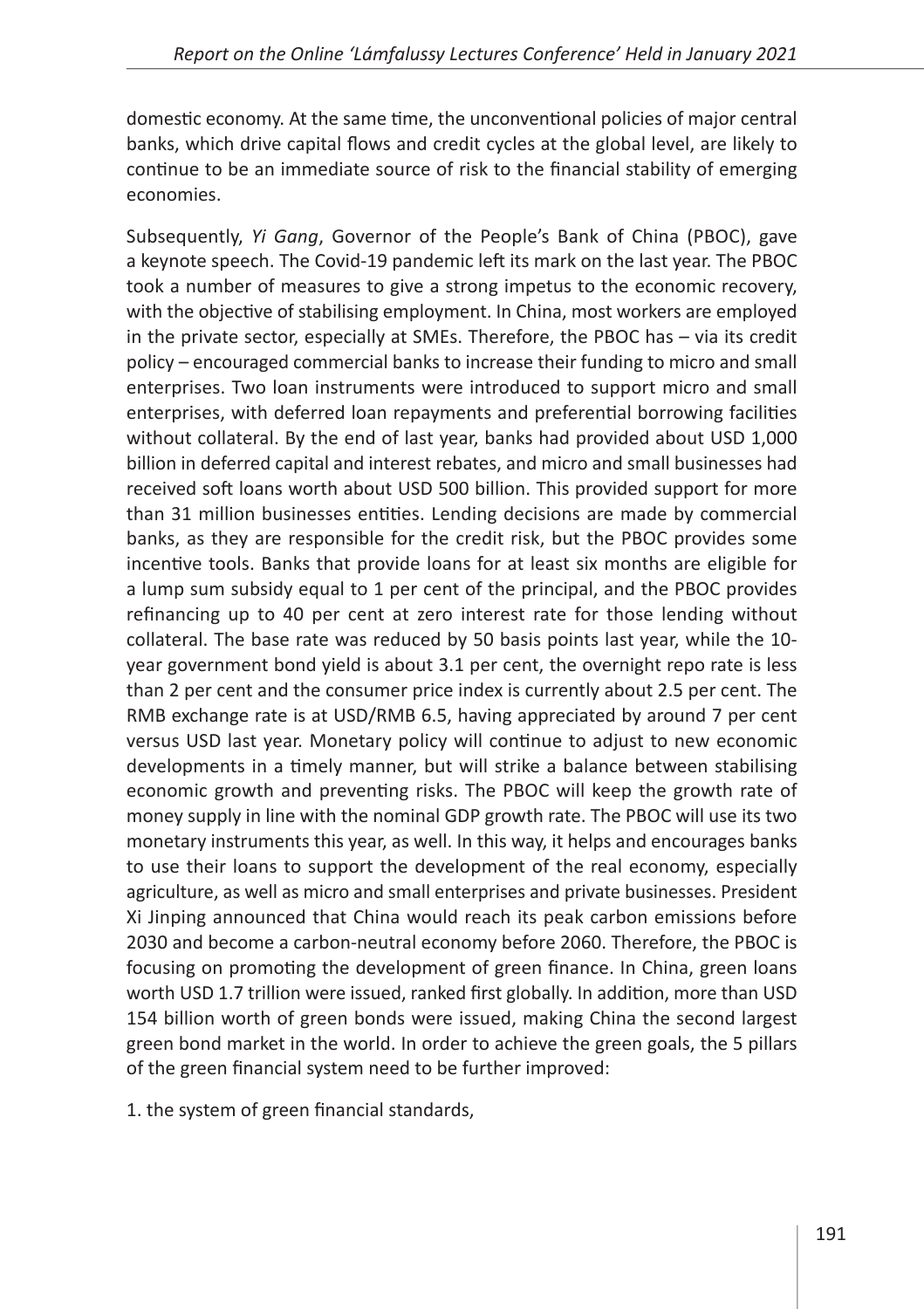- 2. the supervision of financial institutions and disclosure requirements for green finance related information,
- 3. on the regulatory side, financial institutions should be encouraged to provide soft loans by reducing  $CO<sub>2</sub>$  emissions,
- 4. continuing to develop products such as green credits, green bonds and green funds. A carbon market and a market for green futures need to be developed, and
- 5. strengthening international cooperation in green financial standards, and in particular the finalisation of the China-EU common ground taxonomy as soon as possible.

The next part of the conference was the panel discussion, moderated by *György Szapáry*, Chief Adviser to the Governor of the MNB, on the topic of the future of monetary policy in the post-coronavirus epidemic period, in particular with regard to the development of public debt. *Philip R. Lane*, Member of the Executive Board of the ECB and former Governor of the Central Bank of Ireland, *Jacques de Larosière*, former Managing Director of the IMF and former Governor of the Banque de France, *Yang Yao*, Professor at Peking University, and *William B. English*, Professor at Yale University, former Director of the Division of Monetary Affairs and Secretary to the Federal Open Market Committee, participated in the panel discussion. In his introduction, György Szapáry said that while no one questioned the need for monetary and fiscal expansion to restart economies, there is a need to look beyond the short term and think about the monetary policy framework for the coming years. He presented three charts as thought-provoking:

- 1. The first chart showed the balance sheets of the main central banks in terms of GDP from 2007 onwards. The two crises led to the expansion of balance sheets as central banks pumped huge amounts of money into their economies. In the case of the Fed, the Bank of England and the Bank of Japan, the central bank balance sheets as a ratio of GDP have risen up to five to six times. (In the case of the ECB, this indicator has more than tripled.) The question arises as to whether this foreshadows a resurgence of inflation.
- 2. The second chart presented developments in financial assets and real wages in the USA and Germany. The discrepancy is striking, as the money injected led to a rapid increase in the value of financial assets, far outpacing real wage developments. This resulted in a significant increase in income inequality. How much should central banks worry about this?
- 3. The third chart illustrated the rapid growth of government debt in 2007 and 2020. Can we assume that the "r-g", i.e. the difference between real interest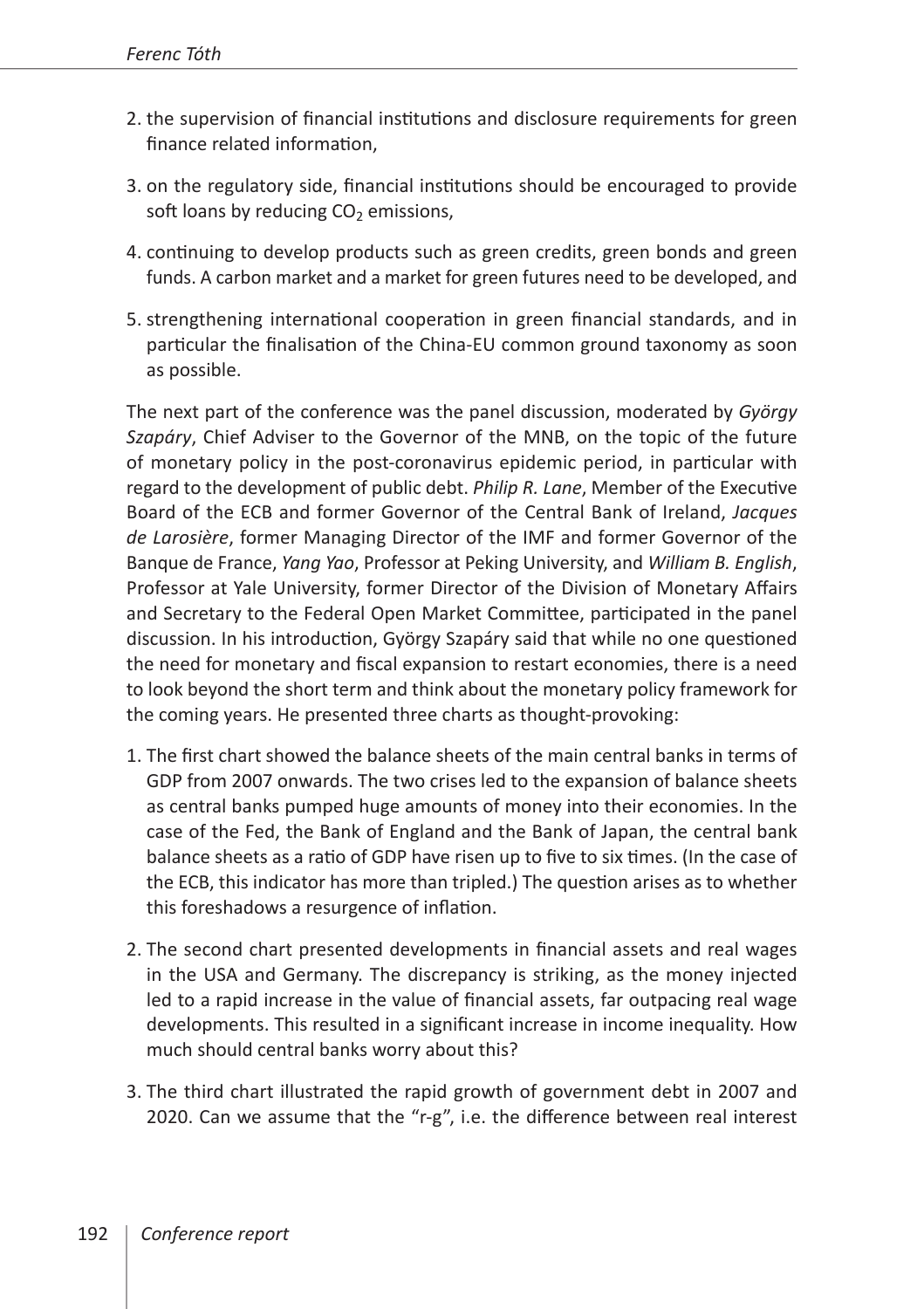rates and growth, will remain negative for a long time and that debt servicing will not be a problem?

*Philip R. Lane* noted that the current configuration of macroeconomic policies around the world was striking. The large-scale, but temporary nature of the global epidemic requires an oversized fiscal response that takes into account the shortfall of income for workers and companies, the asymmetric effects across industries and the need to finance extensive fiscal support over a very long period. The optimal contribution of monetary policy is to provide ample liquidity to maintain credit supply and stabilise markets, combined with an accommodative monetary stance to counter the negative pandemic shock. To achieve these goals, the ECB has developed a wide range of tools. Of these, the pandemic emergency purchase programme plays a particularly important role, given that it is expressly designed as a means of responding to the shock caused by the epidemic. Looking beyond the pandemic period, the future orientation of macroeconomic policies will face a number of challenges. The implications of low equilibrium real interest rates on fiscal and monetary policy is a key issue. It is equally important to review the conditions for fiscal sustainability and the appropriate role of fiscal policy in macroeconomic stabilisation. In relation to monetary policy, the decline in the equilibrium real interest rate is a central topic in the ongoing strategic review of the ECB.

*Jacques de Larosière* expressed the view that first, central banks deserve praise for their swift and massive action, as economic agents were provided with the necessary liquidity after the outbreak of the global epidemic. Thus, they managed to avoid an economic collapse, and central bankers were once again seen as heroes. Second, the former head of the IMF emphasised a critical view on the pre-pandemic loose monetary policy conditions. This resulted in indebtedness of the economies over the past 15 years. In the pre-epidemic period, adherence to the 2 per cent inflation target led to unnecessary quantitative easing. Third, with the current massive purchase programmes for sovereign securities, central banks have become *de facto* agents of fiscal policy. The long-term effects of central banks becoming quasi-direct financiers of budgets can only be seen years later. Low and excessively low levels of negative interest rates for too long have significant disadvantages in the long run, causing a liquidity trap. Great care must be taken not to jeopardise growth by setting interest rates too low. This could lead to yield hunting and the appearance of asset bubbles, weakening the stability of the financial system and increasing the chances of crises. Extremely loose central banking policies are hampering the introduction of government reform measures, discouraging long-term investors, and shifting savings toward short-term and speculative investment directions. In his opinion, the lack of inflation is misleading, since the increase in the value of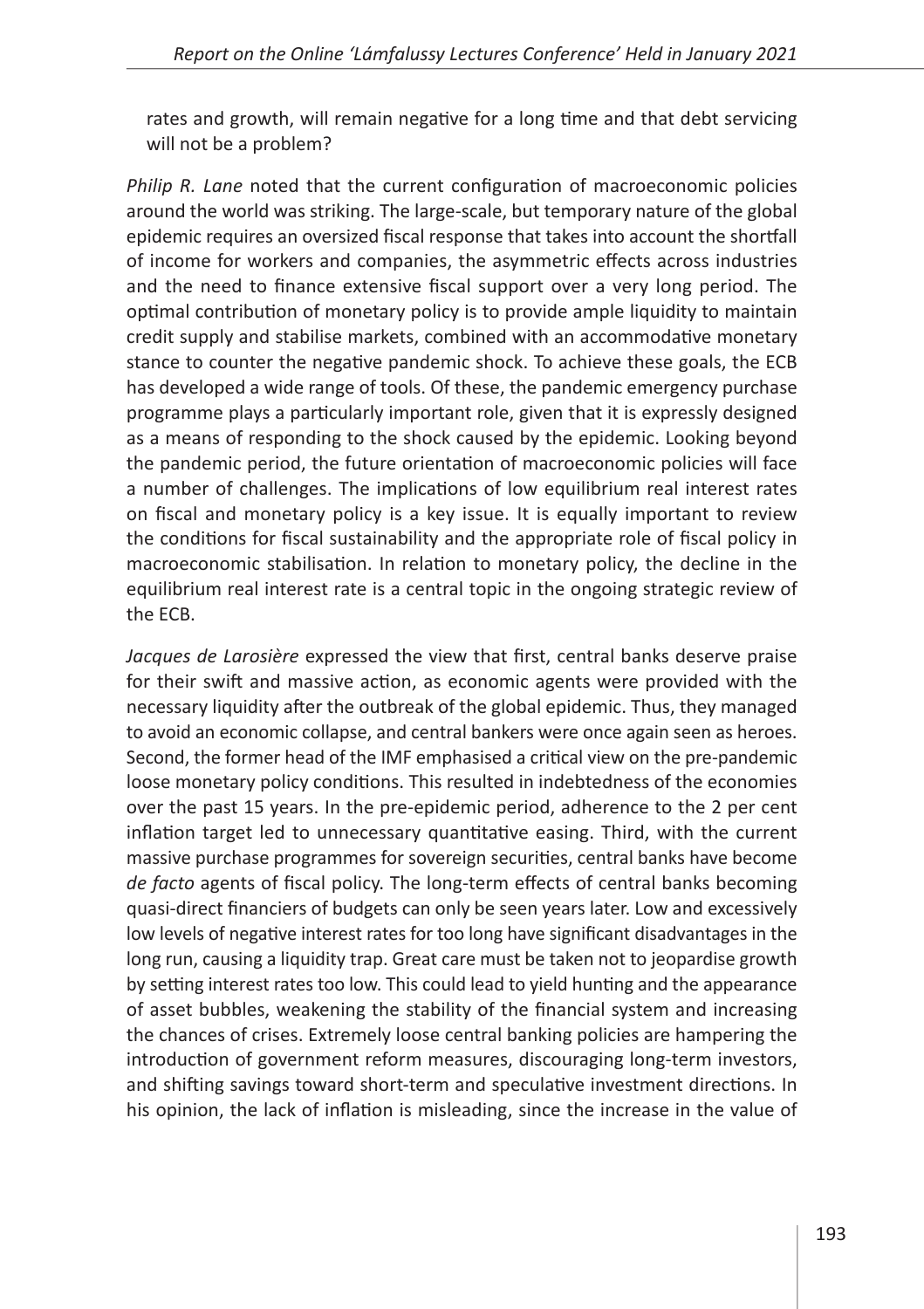financial assets and real estate is also a kind of inflation, which in itself can lead to a crisis at any time.

*Yang Yao* suggested that the huge expansion of liquidity will result in a crisis and the "superfinancialisation" of the world, which will have long-term consequences. If the financial sector is to grow forever, it will require the real economy to move towards higher-yielding sectors. The link between the financial sector and the real economy is becoming weaker. This also means that the financial sector itself will become a kind of self-sustaining economy. Central banks are expanding liquidity, believing they can take it back in the future. However, historical experience says that in practice it is very difficult for central banks to reduce their expanded balance sheets, and therefore the excess liquidity will persist for a long time. One good example of this is Japan, where it will be very difficult for the government to ever repay its debt, which is close to 300 per cent of GDP. In Japan, there is virtually no inflation, and the central bank cannot use the instrument of monetary stimulus. In his view, in such a case, fiscal policy should probably play a much bigger role. In China, the monetary policy of the central bank was judged to be rather cautious, while on the other hand, the government increased spending quite aggressively. About half of last year's 2.3 per cent growth was related to public investment, while the other half was related to exports, which means fiscal policy played a significant role in recovering from the crisis.

According to *William B. English*, the Covid crisis will not change the outlook for monetary policy in the United States and other advanced economies, but it is clear that the actual lower bound will limit anti-cyclical monetary policy in the foreseeable future. This is because equilibrium real interest rates are low. Actual inflation and inflation expectations have remained stable and at equally low levels. Central banks have been successful  $-$  at least for the most part  $-$  in forecasting inflation. It is possible that inflation will rise in the future. In the future, a rise close to the inflation target would even be welcomed, but inflation expectations will probably remain low and stable. Post-epidemic monetary policy needs to focus on unconventional monetary policy, as traditional monetary policy is already limited, but it is not yet clear how effective non-traditional policy is. Many countries have already introduced unconventional instruments such as forward-looking guidelines or asset purchases, but such policies also have limitations. There are a large number of other possible programmes to encourage lending to businesses and households, such as low-cost central bank financing to encourage banks to lend more or, directly, the central bank may purchase corporate securities and thus improve financing conditions. However, these programmes are also subject to certain constraints, unless they are transformed into substantially support-only programmes, which are already more fiscal measures than monetary ones. The Fed has already made some changes to the inflation targeting system and other central banks will follow